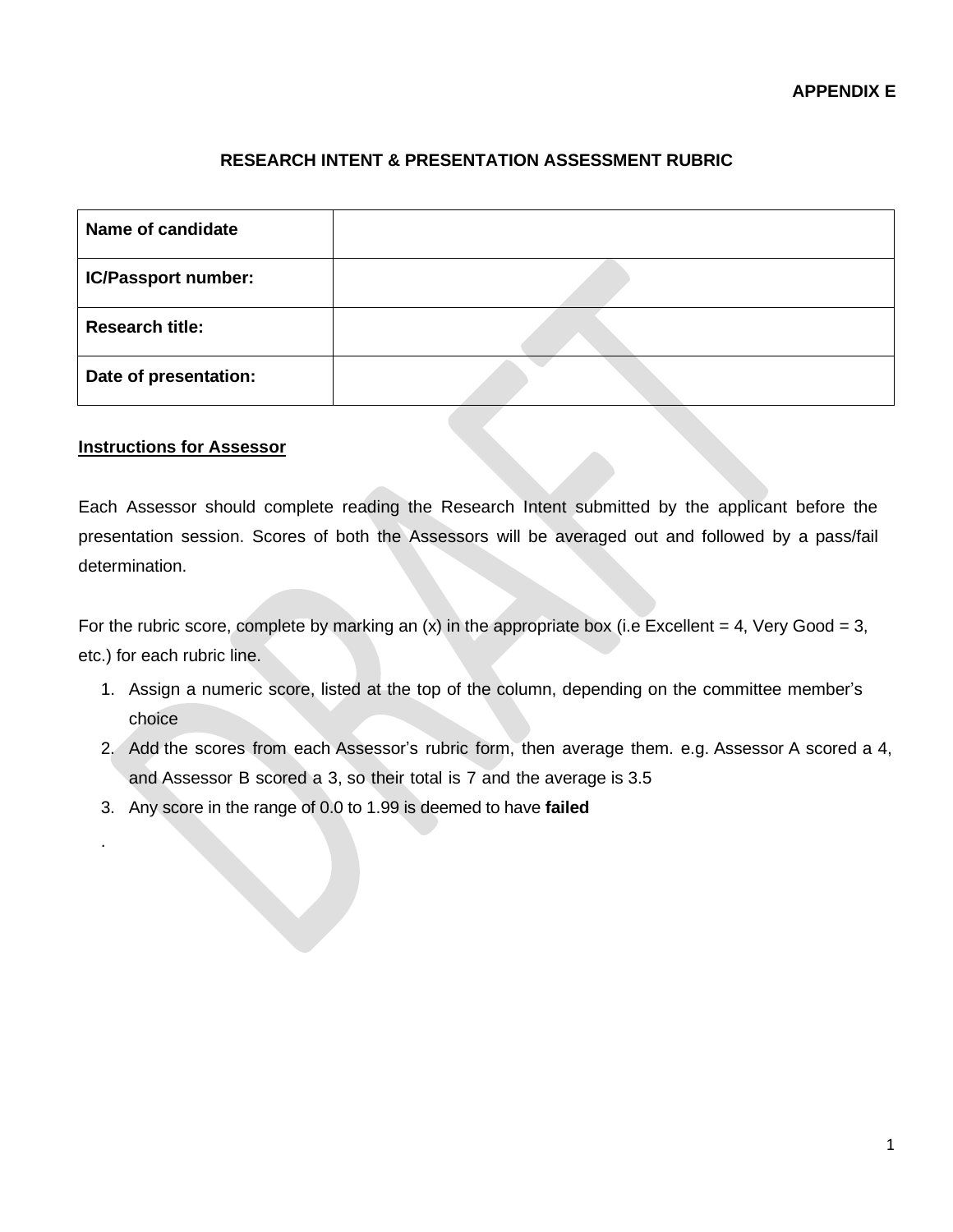| <b>Research Intent &amp; Presentation Rubric</b> |                                                                                                                                                                                                                                                                  |                                                                                                                                                                                                    |                                                                                                                                                                                                   |                                                                                                                                                                                                                                    |
|--------------------------------------------------|------------------------------------------------------------------------------------------------------------------------------------------------------------------------------------------------------------------------------------------------------------------|----------------------------------------------------------------------------------------------------------------------------------------------------------------------------------------------------|---------------------------------------------------------------------------------------------------------------------------------------------------------------------------------------------------|------------------------------------------------------------------------------------------------------------------------------------------------------------------------------------------------------------------------------------|
| <b>Criteria rubric</b>                           | <b>Excellent (4)</b>                                                                                                                                                                                                                                             | Very Good (3)                                                                                                                                                                                      | <b>Satisfactory (2)</b>                                                                                                                                                                           | <b>Unsatisfactory (1)</b>                                                                                                                                                                                                          |
| 1. Organization                                  | Very logical, coherent,<br>complete                                                                                                                                                                                                                              | Generally logical, mostly<br>coherent, generally<br>complete                                                                                                                                       | A bit scattered but<br>acceptable, somewhat<br>coherent, occasionally<br>scrambled, some<br>noticeable omissions but<br>still understandable                                                      | Rather hard to follow,<br>significant omissions<br>and/or substitutions                                                                                                                                                            |
| <b>Score</b>                                     |                                                                                                                                                                                                                                                                  |                                                                                                                                                                                                    |                                                                                                                                                                                                   |                                                                                                                                                                                                                                    |
| 2. Understanding of the<br>research scope        | Clearly understood both<br>research findings and<br>underlying theory, could<br>aptly contextualize<br>or interpret findings<br>in light of theory,<br>when<br>appropriate may have<br>suggested<br>how theory might be<br>extended based on<br>research results | Adequate<br>understanding of<br>research findings,<br>generally<br>understood underlying<br>theory, perhaps a bit<br>reluctant to attempt to<br>extend theory or explain<br>contradictory findings | Weak but acceptable<br>understanding of theory,<br>could present research<br>findings but not always<br>clear on implications,<br>occasionally confused<br>details<br>important<br>or<br>findings | Lacked adequate<br>understanding of theory,<br>research findings not<br>always<br>understood, confused or<br>uncertain about the<br>implications of findings,<br>contradictions or confusion<br>evident in<br>how material handled |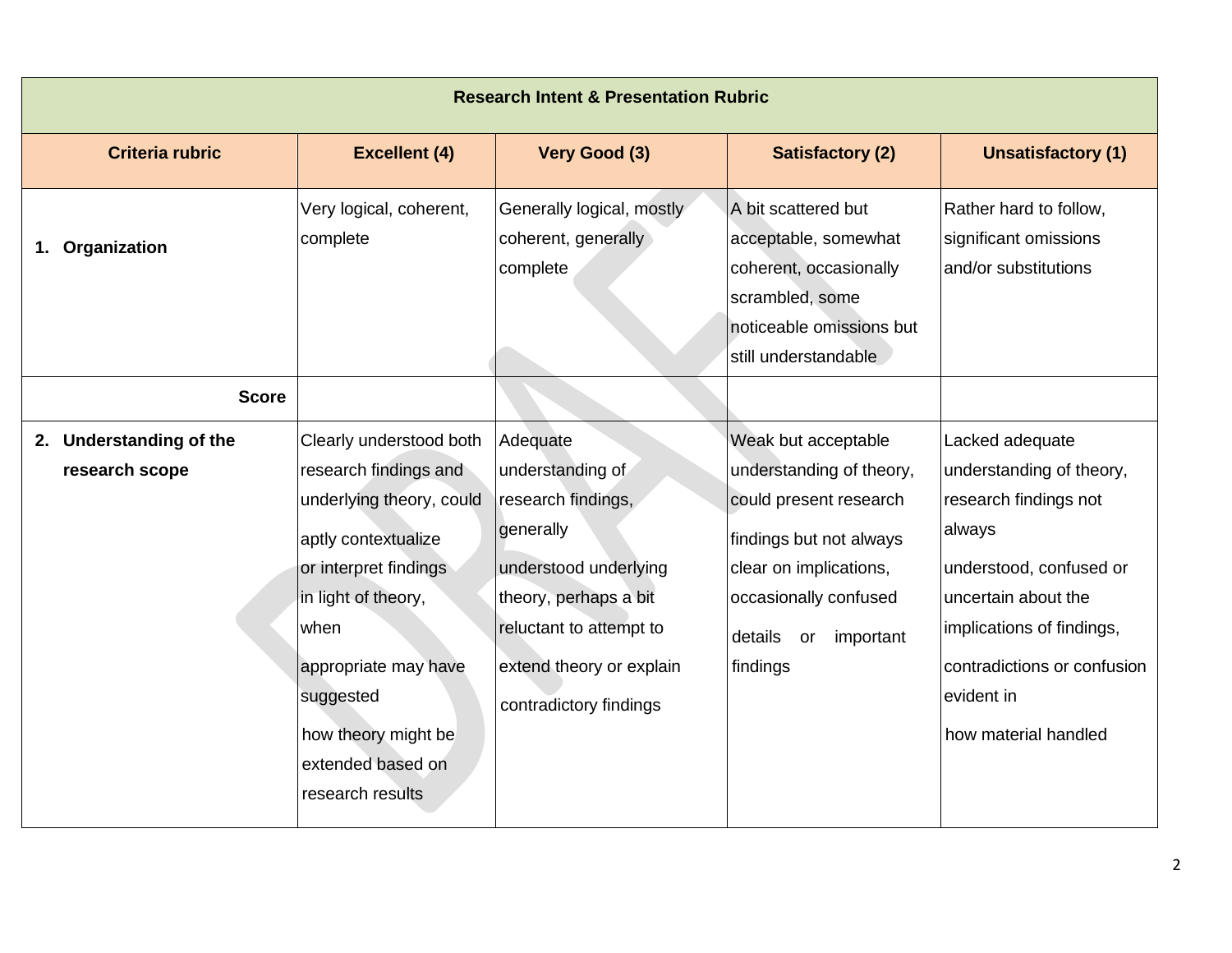| <b>Research Intent &amp; Presentation Rubric</b> |                                                                                                           |                                                                                  |                                                                                                                                                       |                                                                                                                                                         |
|--------------------------------------------------|-----------------------------------------------------------------------------------------------------------|----------------------------------------------------------------------------------|-------------------------------------------------------------------------------------------------------------------------------------------------------|---------------------------------------------------------------------------------------------------------------------------------------------------------|
| <b>Criteria rubric</b>                           | <b>Excellent (4)</b>                                                                                      | Very Good (3)                                                                    | <b>Satisfactory (2)</b>                                                                                                                               | <b>Unsatisfactory (1)</b>                                                                                                                               |
| <b>Score</b>                                     |                                                                                                           |                                                                                  |                                                                                                                                                       |                                                                                                                                                         |
| 3. Research Statement                            | Well-grounded, properly<br>contextualized, clearly<br>and convincingly<br>presented                       | Theoretical motivation visible,<br>context provided, reasonable<br>presentation  | Theoretical motivation<br>could<br>be<br>stronger,<br>presentation okay but<br>could<br>be<br>better,<br>research<br>question(s)<br>could be stronger | Theoretical grounding<br>weak, missing, or confused,<br>not clear what the research<br>question is, presentation<br>and argumentation hard to<br>follow |
| <b>Score</b>                                     |                                                                                                           |                                                                                  |                                                                                                                                                       |                                                                                                                                                         |
| 4. Literature Review                             | Broad-ranging, well-<br>organized, provides a<br>strong foundation for<br>the research being<br>presented | Very adequate, used<br>effectively to introduce the<br>research question at hand | Major sources included<br>but some visible gaps,<br>utilization of sources<br>could be stronger but is<br>acceptable, organization is<br>okay         | Significant gaps in the<br>literature review, not<br>effectively used in support<br>of research question,<br>organizing principles<br>unclear           |
|                                                  |                                                                                                           |                                                                                  |                                                                                                                                                       |                                                                                                                                                         |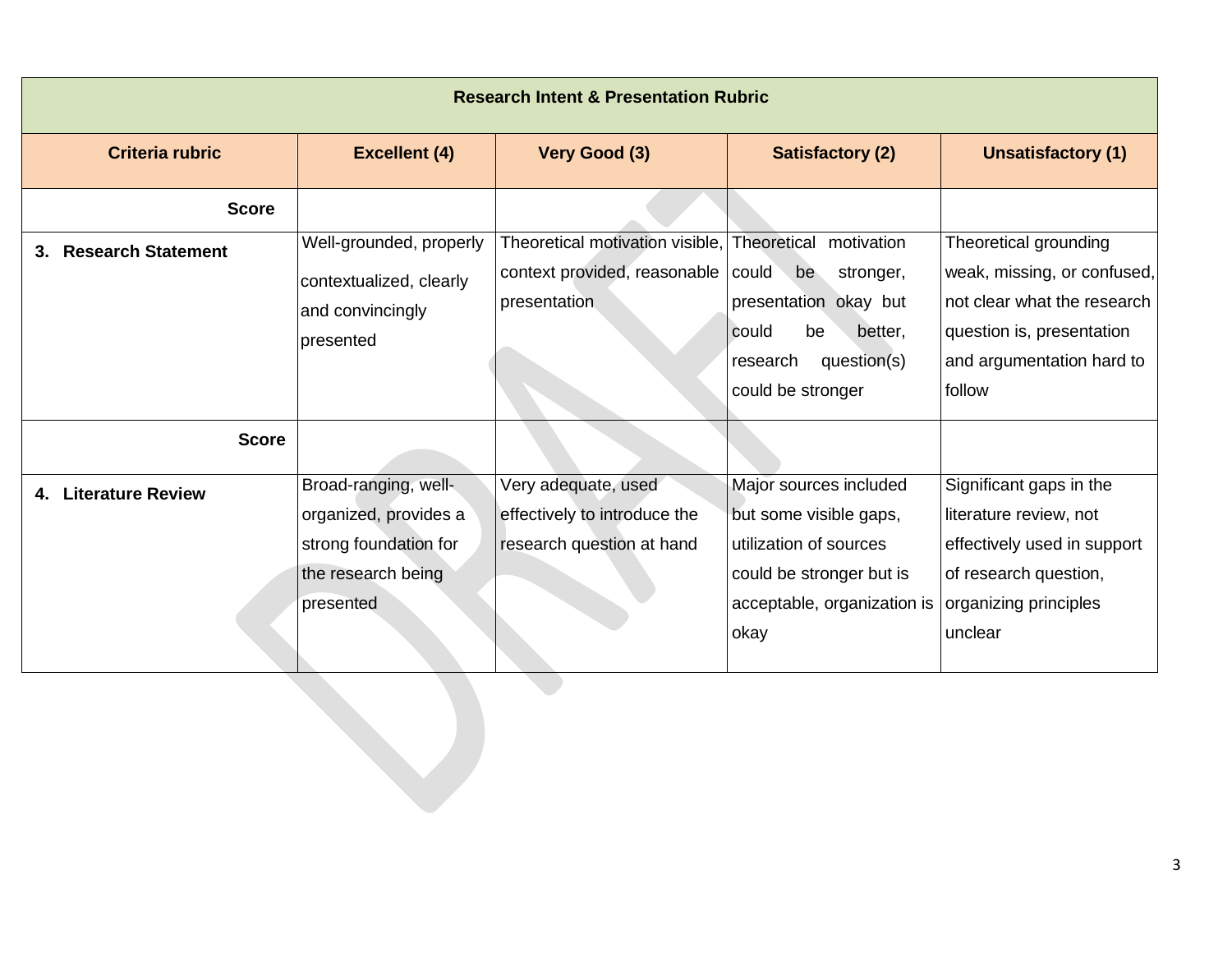|    | <b>Research Intent &amp; Presentation Rubric</b> |                                                                           |                                                                                                                    |                                                                                                                                       |                                                                                                                                 |
|----|--------------------------------------------------|---------------------------------------------------------------------------|--------------------------------------------------------------------------------------------------------------------|---------------------------------------------------------------------------------------------------------------------------------------|---------------------------------------------------------------------------------------------------------------------------------|
|    | <b>Criteria rubric</b>                           | <b>Excellent (4)</b>                                                      | Very Good (3)                                                                                                      | <b>Satisfactory (2)</b>                                                                                                               | <b>Unsatisfactory (1)</b>                                                                                                       |
|    | <b>Score</b>                                     |                                                                           |                                                                                                                    |                                                                                                                                       |                                                                                                                                 |
| 5. | <b>Methodology</b>                               | Clearly explained, very<br>appropriate, properly<br>applied               | Explained, mostly<br>appropriate, generally proper<br>application, overall - only a<br>few shaky areas             | Explained but not<br>always clearly, generally<br>appropriate though they<br>are some weaknesses,<br>application could be<br>improved | Inadequate explanation,<br>some choices suspect<br>or inappropriate,<br>methodology not always<br>applied as described          |
|    | <b>Score</b>                                     |                                                                           |                                                                                                                    |                                                                                                                                       |                                                                                                                                 |
|    | 6. Presentation                                  | Clear, precise,<br>convincing, articulate,<br>good audience<br>connection | Mostly clear, good grasp of<br>content, only occasional<br>stumbles, minor uncertainty<br>on some facts or details | Occasional confusion or<br>lack of clarity, occasional<br>gaps in theory or important<br>details, somewhat nervous<br>or jittery      | A lot of confusion, not in<br>control of facts and key<br>details, very nervous and<br>stiff, frequently at a loss for<br>words |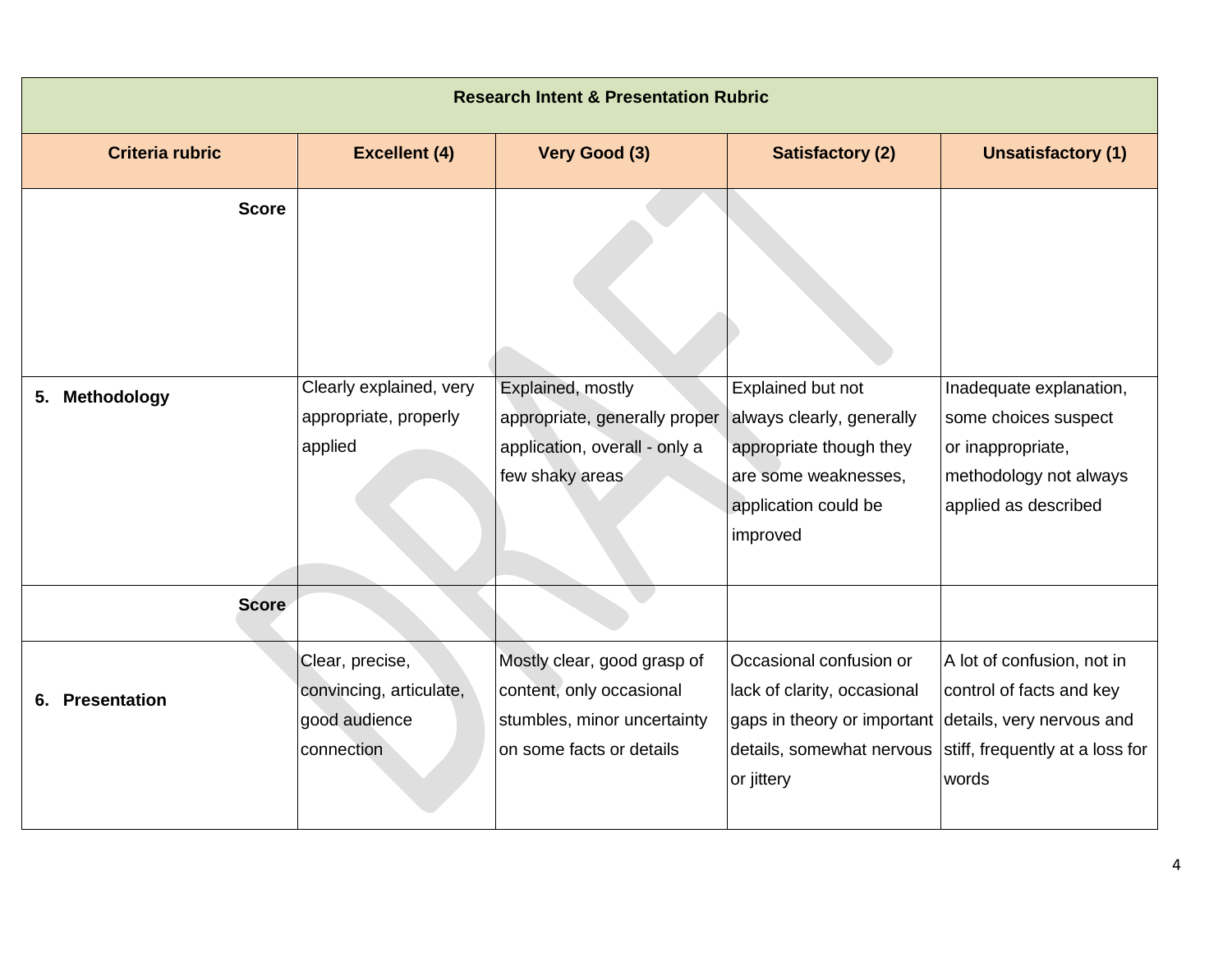| <b>Research Intent &amp; Presentation Rubric</b> |                                                                                                          |                                                                                                                                                           |                                                                                                                                                                                                              |                                                                               |  |
|--------------------------------------------------|----------------------------------------------------------------------------------------------------------|-----------------------------------------------------------------------------------------------------------------------------------------------------------|--------------------------------------------------------------------------------------------------------------------------------------------------------------------------------------------------------------|-------------------------------------------------------------------------------|--|
| <b>Criteria rubric</b>                           | <b>Excellent (4)</b>                                                                                     | Very Good (3)                                                                                                                                             | <b>Satisfactory (2)</b>                                                                                                                                                                                      | <b>Unsatisfactory (1)</b>                                                     |  |
| <b>Score</b>                                     |                                                                                                          |                                                                                                                                                           |                                                                                                                                                                                                              |                                                                               |  |
| 7. Ability to grasp the<br>"Question and Answer" | Quickly grasped<br>questions, clear and apt<br>responses, good control<br>of both theory and<br>findings | Occasionally misunderstood<br>a question, responses<br>usually good though<br>occasionally vague,<br>generally apt grasp of<br>question and how to answer | Some misunderstanding of Frequently misunderstood<br>questions, responses may<br>be vague or inaccurate, did inadequate responses,<br>not always give a full<br>response, may answer a<br>different question | a question, incorrect or<br>llack of confidence in<br>response, argumentative |  |
| <b>Score</b>                                     |                                                                                                          |                                                                                                                                                           |                                                                                                                                                                                                              |                                                                               |  |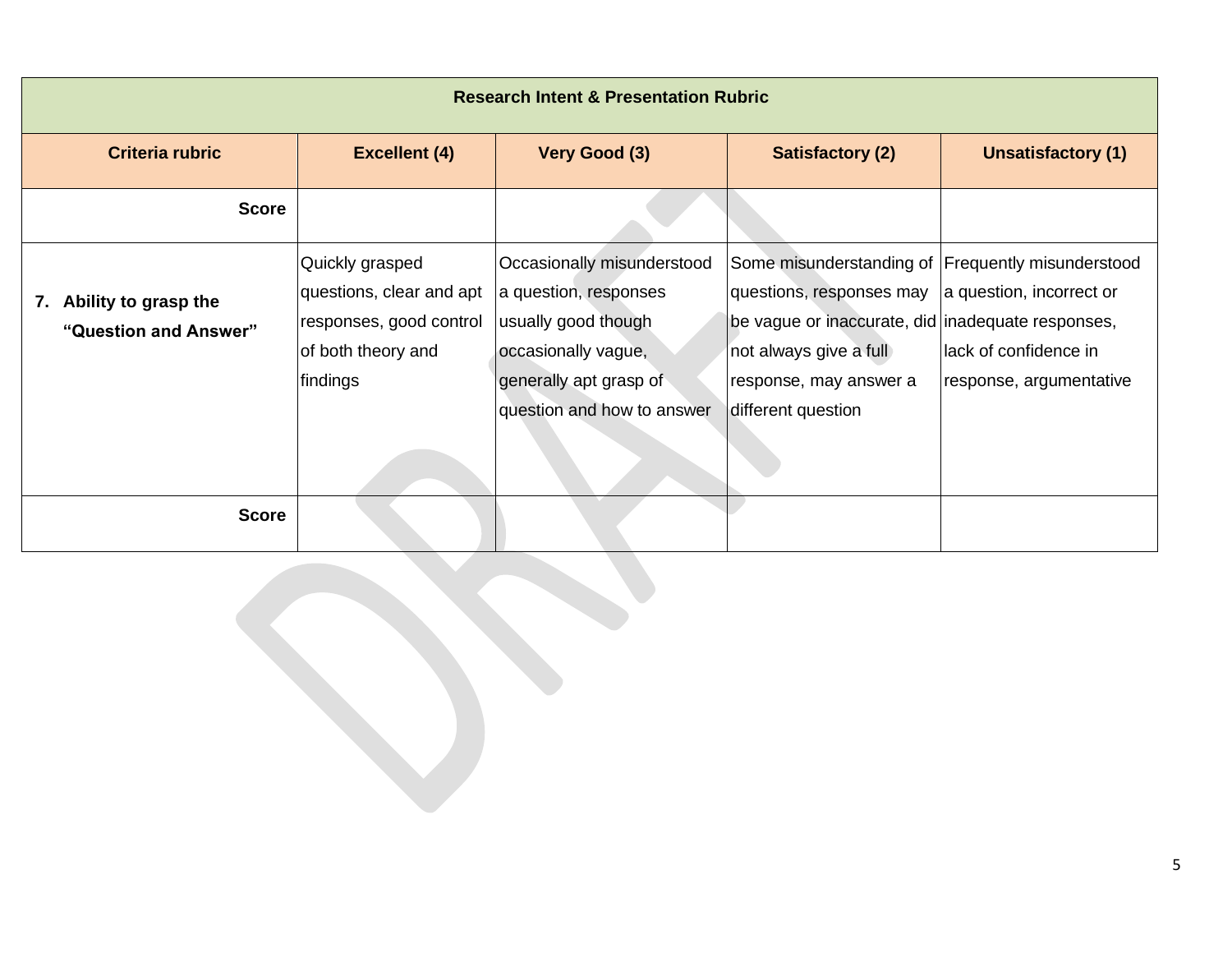| <b>Research Intent &amp; Presentation Rubric</b> |                                                                                                                                                                                                                                                                  |                                                                                                                                                                                                    |                                                                                                                                                                                          |                                                                                                                                                                                                                                    |  |
|--------------------------------------------------|------------------------------------------------------------------------------------------------------------------------------------------------------------------------------------------------------------------------------------------------------------------|----------------------------------------------------------------------------------------------------------------------------------------------------------------------------------------------------|------------------------------------------------------------------------------------------------------------------------------------------------------------------------------------------|------------------------------------------------------------------------------------------------------------------------------------------------------------------------------------------------------------------------------------|--|
| <b>Criteria rubric</b>                           | <b>Excellent (4)</b>                                                                                                                                                                                                                                             | Very Good (3)                                                                                                                                                                                      | <b>Satisfactory (2)</b>                                                                                                                                                                  | <b>Unsatisfactory (1)</b>                                                                                                                                                                                                          |  |
| 8. Understanding of the<br>research scope        | Clearly understood both<br>research findings and<br>underlying theory, could<br>aptly contextualize<br>or interpret findings<br>in light of theory,<br>when<br>appropriate may have<br>suggested<br>how theory might be<br>extended based on<br>research results | Adequate<br>understanding of<br>research findings,<br>generally<br>understood underlying<br>theory, perhaps a bit<br>reluctant to attempt to<br>extend theory or explain<br>contradictory findings | Weak but acceptable<br>understanding of theory,<br>could present research<br>findings but not always<br>clear on implications,<br>occasionally confused<br>details or important findings | Lacked adequate<br>understanding of theory,<br>research findings not<br>always<br>understood, confused or<br>uncertain about the<br>implications of findings,<br>contradictions or confusion<br>evident in<br>how material handled |  |
| <b>Score</b>                                     |                                                                                                                                                                                                                                                                  |                                                                                                                                                                                                    |                                                                                                                                                                                          |                                                                                                                                                                                                                                    |  |
|                                                  |                                                                                                                                                                                                                                                                  |                                                                                                                                                                                                    |                                                                                                                                                                                          |                                                                                                                                                                                                                                    |  |